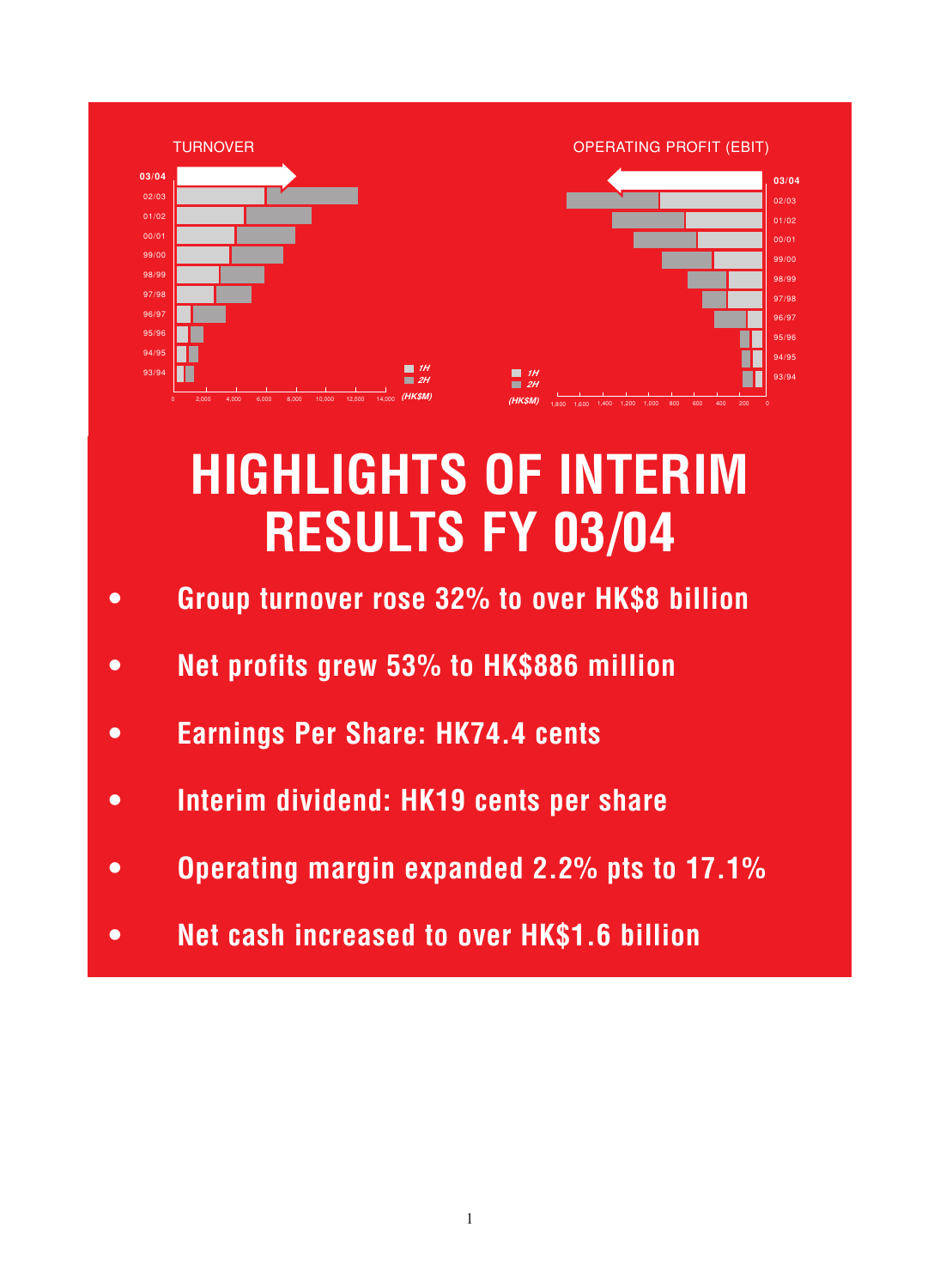

# **ESPRIT HOLDINGS LIMITED**

*(Incorporated in Bermuda with limited liability)*

### **INTERIM RESULTS ANNOUNCEMENT FOR THE SIX MONTHS ENDED DECEMBER 31, 2003**

#### **INTERIM RESULTS**

*The Board of Directors of Esprit Holdings Limited (the "Company") is pleased to announce that the unaudited condensed consolidated results of the Company and its subsidiaries (the "Group") for the six months ended December 31, 2003 together with comparative figures for the corresponding period are as follows:*

#### **Condensed Consolidated Profit and Loss Account (Unaudited)**

|                                                                                                                       |                     | For the 6 months ended<br>December 31,               |                                                        |
|-----------------------------------------------------------------------------------------------------------------------|---------------------|------------------------------------------------------|--------------------------------------------------------|
|                                                                                                                       | <b>Notes</b>        | 2003<br><b>HK\$'000</b>                              | 2002<br>HK\$'000<br>(Restated)                         |
| <b>Turnover</b><br><b>Company and subsidiary companies</b><br>Share of associated companies                           |                     | 8,006,016<br>142,000                                 | 6,066,595<br>135,065                                   |
|                                                                                                                       |                     | 8,148,016                                            | 6,201,660                                              |
| <b>Company and subsidiary companies</b><br><b>Turnover</b><br>Cost of goods sold                                      | $\mathfrak{2}$      | 8,006,016<br>(3,958,528)                             | 6,066,595<br>(3,040,208)                               |
| <b>Gross profit</b><br><b>Staff costs</b><br><b>Depreciation and amortization</b><br><b>Other operating costs</b>     |                     | 4,047,488<br>(946, 221)<br>(209, 913)<br>(1,518,982) | 3,026,387<br>(768, 485)<br>(182, 421)<br>(1, 169, 658) |
| <b>Operating profit</b><br><b>Interest income</b><br><b>Finance costs</b><br>Share of results of associated companies |                     | 1,372,372<br>15,789<br>(11, 480)<br>26,457           | 905,823<br>11,459<br>(15, 290)<br>28,021               |
| <b>Profit before taxation</b><br><b>Taxation</b>                                                                      | 3<br>$\overline{4}$ | 1,403,138<br>(517, 233)                              | 930,013<br>(352, 200)                                  |
| <b>Profit attributable to shareholders</b>                                                                            |                     | 885,905                                              | 577,813                                                |
| Interim dividend                                                                                                      | 5                   | 226,575                                              | 88,411                                                 |
| Earnings per share<br>- Basic<br>- Fully diluted                                                                      | 6<br>6              | <b>74.4 cents</b><br><b>73.8 cents</b>               | $49.0$ cents<br>48.8 cents                             |
| Dividend per share                                                                                                    |                     | 19.0 cents                                           | 7.5 cents                                              |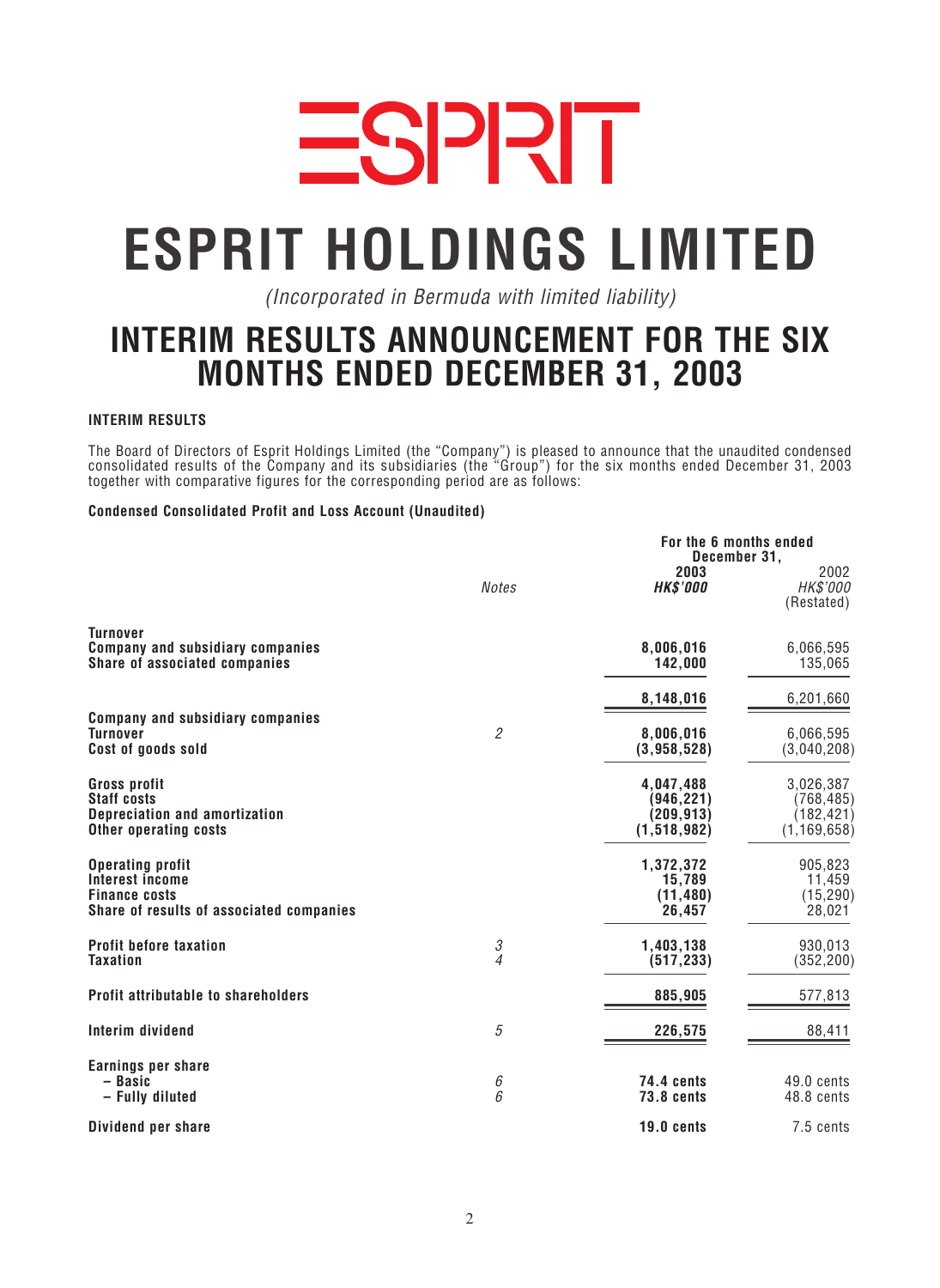| <b>Condensed Consolidated Balance Sheet</b>                                                                                                                         |              | <b>Unaudited</b><br>As at December 31,                               | Audited<br>As at June 30,<br>2003                                   |
|---------------------------------------------------------------------------------------------------------------------------------------------------------------------|--------------|----------------------------------------------------------------------|---------------------------------------------------------------------|
|                                                                                                                                                                     | <b>Notes</b> | 2003<br><b>HK\$'000</b>                                              | HK\$'000<br>(Restated)                                              |
| <b>Intangible Assets</b><br><b>Fixed Assets</b><br><b>Other Investments</b><br><b>Associated Companies</b><br><b>Deferred Tax Assets</b>                            | 7            | 1,729,062<br>1,402,892<br>7,846<br>92,174<br>111,329                 | 1,744,125<br>1,077,505<br>7,846<br>101,568<br>93,416                |
| <b>Current Assets</b><br>Stocks<br>Debtors, deposits and prepayments<br>Amounts due from associated companies<br>Short-term bank deposits<br>Bank balances and cash | 8            | 1,149,127<br>1,567,636<br>55,999<br>65,824<br>2,473,125<br>5,311,711 | 918,268<br>1,206,333<br>26,196<br>167,443<br>1,944,793<br>4,263,033 |
| <b>Current Liabilities</b><br>Creditors and accrued charges<br>Taxation<br>Obligations under finance leases<br>$-$ due within one year<br><b>Bank overdrafts</b>    | 9            | 2,050,546<br>1,089,148<br>1,714<br>17,381<br>3,158,789               | 1,429,881<br>775,441<br>219<br>15,571<br>2,221,112                  |
| <b>Net Current Assets</b>                                                                                                                                           |              | 2,152,922                                                            | 2,041,921                                                           |
| <b>Total Assets Less Current Liabilities</b>                                                                                                                        |              | 5,496,225                                                            | 5,066,381                                                           |
| Financed by:                                                                                                                                                        |              |                                                                      |                                                                     |
| <b>Share Capital</b><br><b>Reserves</b><br><b>Retained Profits</b>                                                                                                  |              | 119,250<br>1,532,274<br>2,732,900                                    | 118,869<br>1,310,881<br>2,591,722                                   |
| <b>Shareholders' Funds</b><br><b>Obligations Under Finance Leases</b><br><b>Long-term Bank Loan</b><br><b>Deferred Tax Liabilities</b>                              |              | 4,384,424<br>323<br>849,726<br>261,752                               | 4,021,472<br>336<br>776,411<br>268,162                              |
|                                                                                                                                                                     |              | 5,496,225                                                            | 5,066,381                                                           |

#### **Notes to the Unaudited Condensed Consolidated Interim Accounts**

#### **1. Accounting policies**

*The accounting policies and methods of computation used in the preparation of these interim accounts are consistent with those used in the annual accounts for the year ended June 30, 2003 except that the Group has changed its accounting policy following its adoption of SSAP 12 (Revised) "Income Taxes" which is effective for accounting periods commencing on or after January 1, 2003.*

*The changes to the Group's accounting policy and the effect of adopting this new policy are set out below:*

#### **Deferred taxation**

*In prior years, deferred tax was accounted for at the current taxation rate in respect of timing differences between profit as computed for taxation purposes and profit as stated in the accounts to the extent that a liability or an asset was expected to be payable or recoverable in the foreseeable future. The SSAP 12 (Revised) requires that deferred tax is provided in full, using the liability method, on temporary differences arising between the tax bases of assets and liabilities and their carrying amounts in the accounts. Deferred tax assets are recognised to the extent it is probable that future taxable profit will be available against which the temporary differences can be utilised. Deferred taxation is provided on temporary differences arising from investments in subsidiaries and associated companies, except where the timing of reversal of the temporary differences can be controlled and it is probable that the temporary differences will not be reversed in the foreseeable future. The adoption of SSAP 12 (Revised) represents a change in accounting policy which has been applied retrospectively so that the comparatives presented have been restated accordingly.*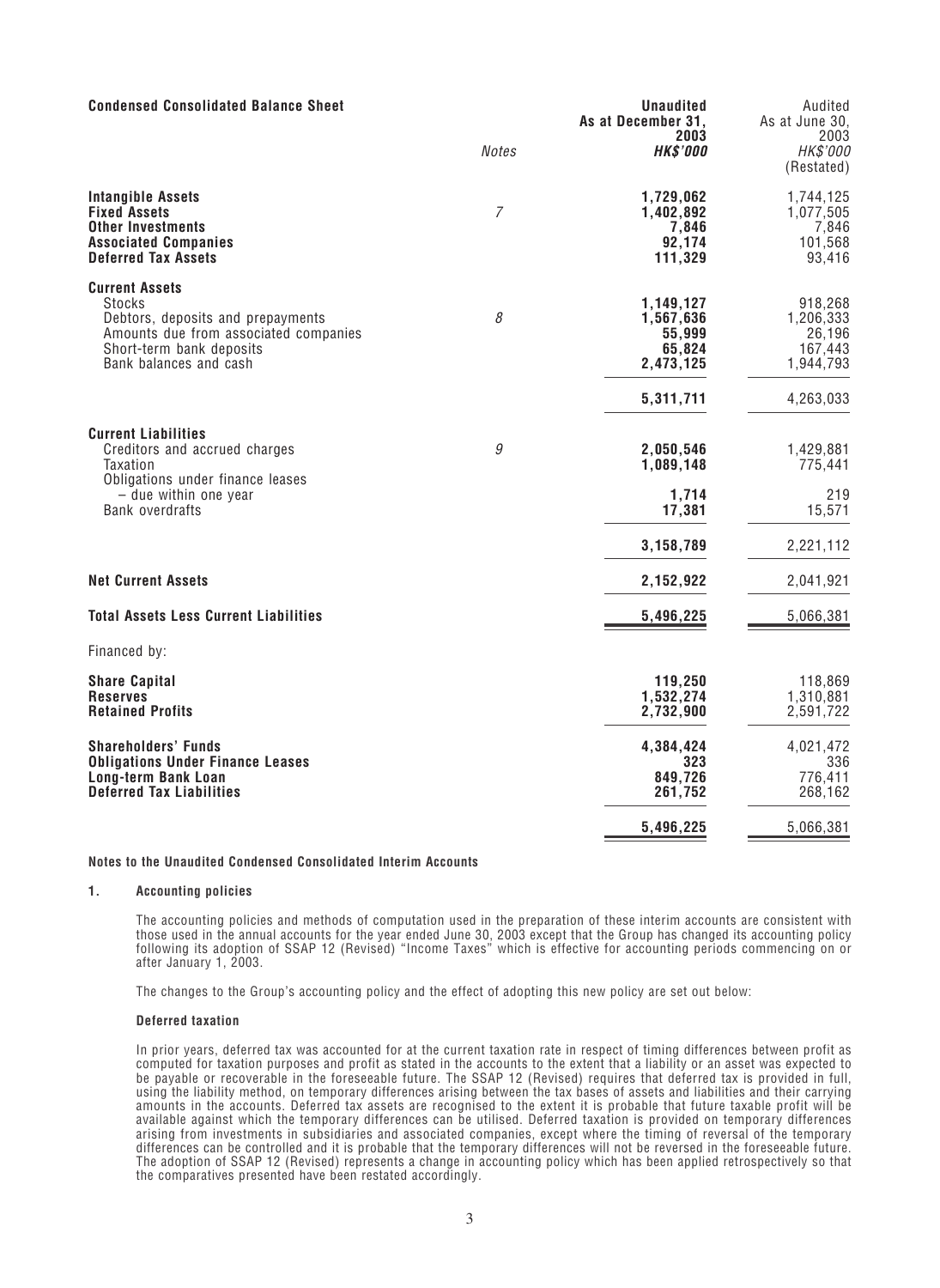*The opening retained profits of the Group at July 1, 2002 and July 1, 2003 have been reduced by HK\$239,741,000 and HK\$219,150,000 respectively. The opening translation reserve at July 1, 2002 and July 1, 2003 have been increased by HK\$3,844,000 and HK\$2,895,000 respectively.*

*This change has resulted in an increase in deferred tax assets and deferred tax liabilities at June 30, 2003 by HK\$47,651,000 and HK\$263,906,000 respectively. The net profit and the amount charged directly to translation reserve for the six months ended December 31, 2002 have been increased by HK\$22,554,000 and HK\$71,000 respectively.*

#### **2. Turnover and segment information**

*The Group is principally engaged in the wholesale and retail distribution, sourcing and licensing of quality fashion and lifestyle products under the internationally known ESPRIT brand name, together with Red Earth cosmetics, skin and body care products and the operation of Salon ESPRIT.*

|                                                                               | For the 6 months ended<br>December 31, |                              |
|-------------------------------------------------------------------------------|----------------------------------------|------------------------------|
|                                                                               | 2003<br><b>HK\$'000</b>                | 2002<br>HK\$'000             |
| Turnover<br>Sales of goods<br>Commission income<br>Licensing and other income | 7,904,394<br>2,261<br>99,361           | 5,965,211<br>3,723<br>97,661 |
|                                                                               | 8,006,016                              | 6,066,595                    |

#### *Primary reporting format – business segments*

*The Group's businesses are managed according to the nature of their operations and the products and services they provide. Each of the Group's business segments represents a strategic business unit that offers products and services which are subject to risks and returns that are different from those of other business segments.*

|                                                            |                              |                                  | For the 6 months ended December 31, 2003 | Licensina                         |                                        |                          |
|------------------------------------------------------------|------------------------------|----------------------------------|------------------------------------------|-----------------------------------|----------------------------------------|--------------------------|
|                                                            | Wholesale<br><b>HK\$'000</b> | <b>Retail</b><br><b>HK\$'000</b> | <b>Sourcing</b><br><b>HK\$'000</b>       | & others<br><b>HK\$'000</b>       | <b>Eliminations</b><br><b>HK\$'000</b> | Group<br><b>HK\$'000</b> |
| Turnover<br>Inter-segment revenue                          | 4,662,378                    | 3,242,016                        | 2,261<br>326,794                         | 99,361<br>174,539                 | (501, 333)                             | 8,006,016                |
| Seament revenue                                            | 4,662,378                    | 3,242,016                        | 329,055                                  | 273,900                           | (501, 333)                             | 8,006,016                |
| Segment results                                            | 761,682                      | 341,388                          | 221,913                                  | 134,785                           | (14, 861)                              | 1,444,907                |
| Intangible assets amortization<br>Unallocated net expenses |                              |                                  |                                          |                                   |                                        | (52, 908)<br>(19, 627)   |
| Operating profit                                           |                              |                                  |                                          |                                   |                                        | 1,372,372                |
|                                                            |                              |                                  | For the 6 months ended December 31, 2002 |                                   |                                        |                          |
|                                                            | Wholesale<br><i>HK\$'000</i> | Retail<br>HK\$'000               | Sourcing<br>HK\$'000                     | Licensing<br>& others<br>HK\$'000 | Eliminations<br>HK\$'000               | Group<br>HK\$'000        |
| Turnover<br>Inter-segment revenue                          | 3,405,105                    | 2,560,106                        | 3,723<br>314,789                         | 97,661<br>128,122                 | (442, 911)                             | 6,066,595                |
| Segment revenue                                            | 3,405,105                    | 2,560,106                        | 318,512                                  | 225,783                           | (442, 911)                             | 6,066,595                |
| Segment results                                            | 471,095                      | 138,717                          | 263,828                                  | 124,549                           | (230)                                  | 997,959                  |
| Intangible assets amortization<br>Unallocated net expenses |                              |                                  |                                          |                                   |                                        | (52, 908)<br>(39, 228)   |
| Operating profit                                           |                              |                                  |                                          |                                   |                                        | 905,823                  |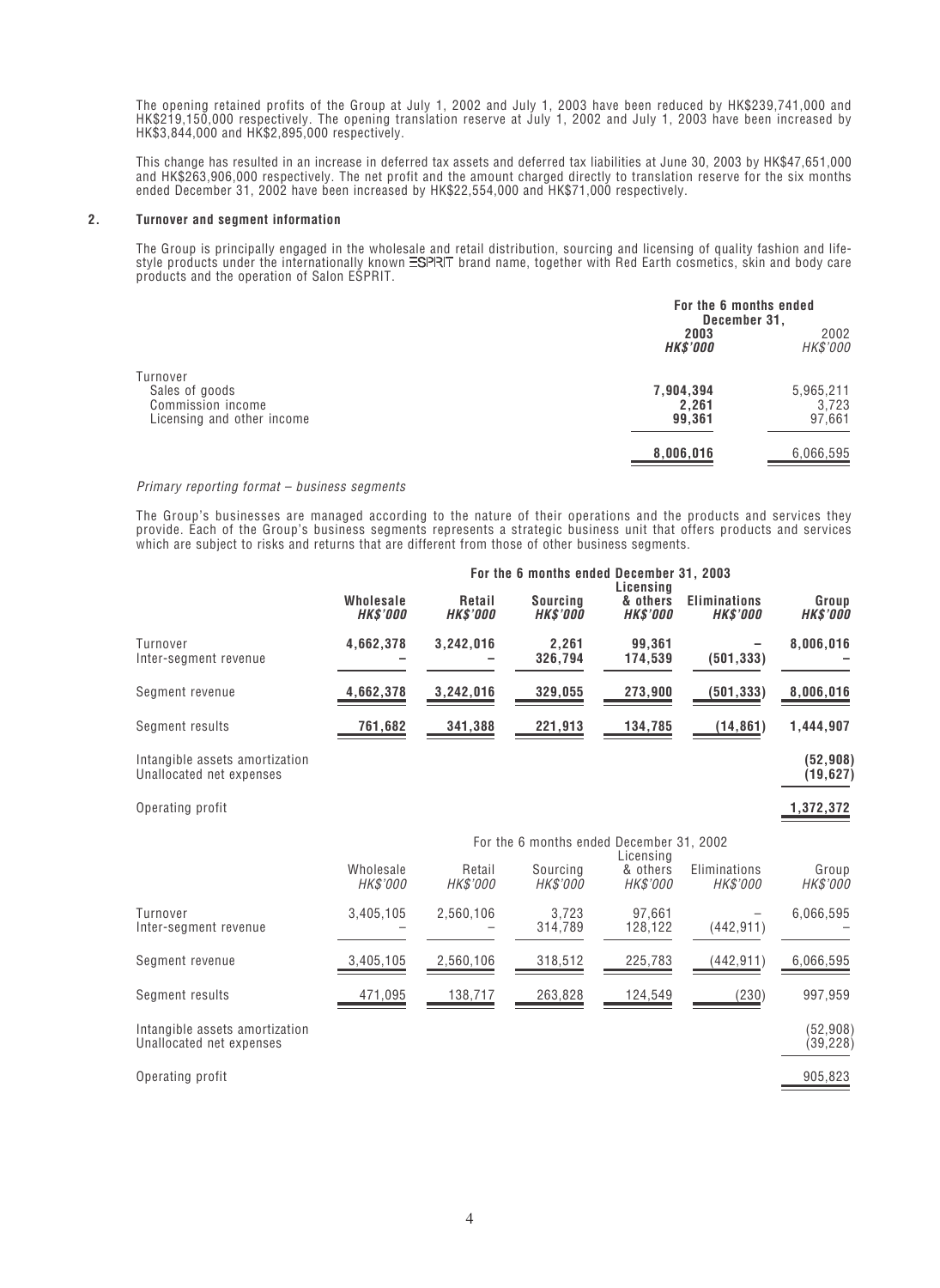#### *Secondary reporting format – geographical segments*

*In determining the Group's geographical segments, turnover is attributed to the segments based on the location of customers. An analysis of the Group's turnover by geographical segments is as follows:*

|    |                                                                           | For the 6 months ended<br>December 31,     |                                            |
|----|---------------------------------------------------------------------------|--------------------------------------------|--------------------------------------------|
|    |                                                                           | 2003<br><b>HK\$'000</b>                    | 2002<br>HK\$'000                           |
|    | Turnover in:<br>Europe<br>Asia<br>Australasia<br>North America and others | 6,703,782<br>726.183<br>367,428<br>208,623 | 4,727,743<br>897,376<br>299,511<br>141,965 |
|    |                                                                           | 8,006,016                                  | 6,066,595                                  |
| 3. | <b>Profit before taxation</b>                                             |                                            |                                            |
|    |                                                                           | For the 6 months ended                     |                                            |

**December 31,**

**HK\$'000** *HK\$'000*

**2003** *2002*

*Profit before taxation is arrived at after crediting and charging the following:*

| Crediting:<br>Net exchange gain                                                                                                                                                                                                     | 2,328                                                             | 4,037                                     |
|-------------------------------------------------------------------------------------------------------------------------------------------------------------------------------------------------------------------------------------|-------------------------------------------------------------------|-------------------------------------------|
|                                                                                                                                                                                                                                     | For the 6 months ended<br>December 31,<br>2003<br><b>HK\$'000</b> | 2002<br>HK\$'000                          |
| Charging:<br>Depreciation<br>- Owned assets<br>- Assets held under finance leases<br>Intangible assets amortization<br>Interest on overdrafts and long-term bank loans wholly repayable                                             | 156,749<br>256<br>52,908                                          | 129,090<br>423<br>52,908                  |
| within five years<br>Interest element of finance leases<br>Impairment of fixed assets<br>Loss on disposal of fixed assets<br>Provision for doubtful debts<br>Provision for obsolete stocks<br>Provision for retail store exit costs | 11,433<br>47<br>1,007<br>2,794<br>21,711<br>32<br>14,545          | 15,248<br>42<br>2,963<br>15,760<br>45,688 |

#### **4. Taxation**

|                                                                                                       | For the 6 months ended<br>December 31, |                                |
|-------------------------------------------------------------------------------------------------------|----------------------------------------|--------------------------------|
|                                                                                                       | 2003<br><b>HK\$'000</b>                | 2002<br>HK\$'000<br>(Restated) |
| Current tax:<br>Hong Kong Profits Tax<br>Overseas taxation                                            | 47,319<br>483,400                      | 30,429<br>305,772              |
|                                                                                                       | 530,719                                | 336,201                        |
| Deferred tax (credit)/charge:<br>Current period<br>Change in tax rate                                 | (19, 095)<br>(842)                     | 10,221                         |
|                                                                                                       | (19, 937)                              | 10,221                         |
| Taxation attributable to the Company and its subsidiaries<br>Associated companies - overseas taxation | 510,782<br>6,451                       | 346,422<br>5,778               |
|                                                                                                       | 517,233                                | 352,200                        |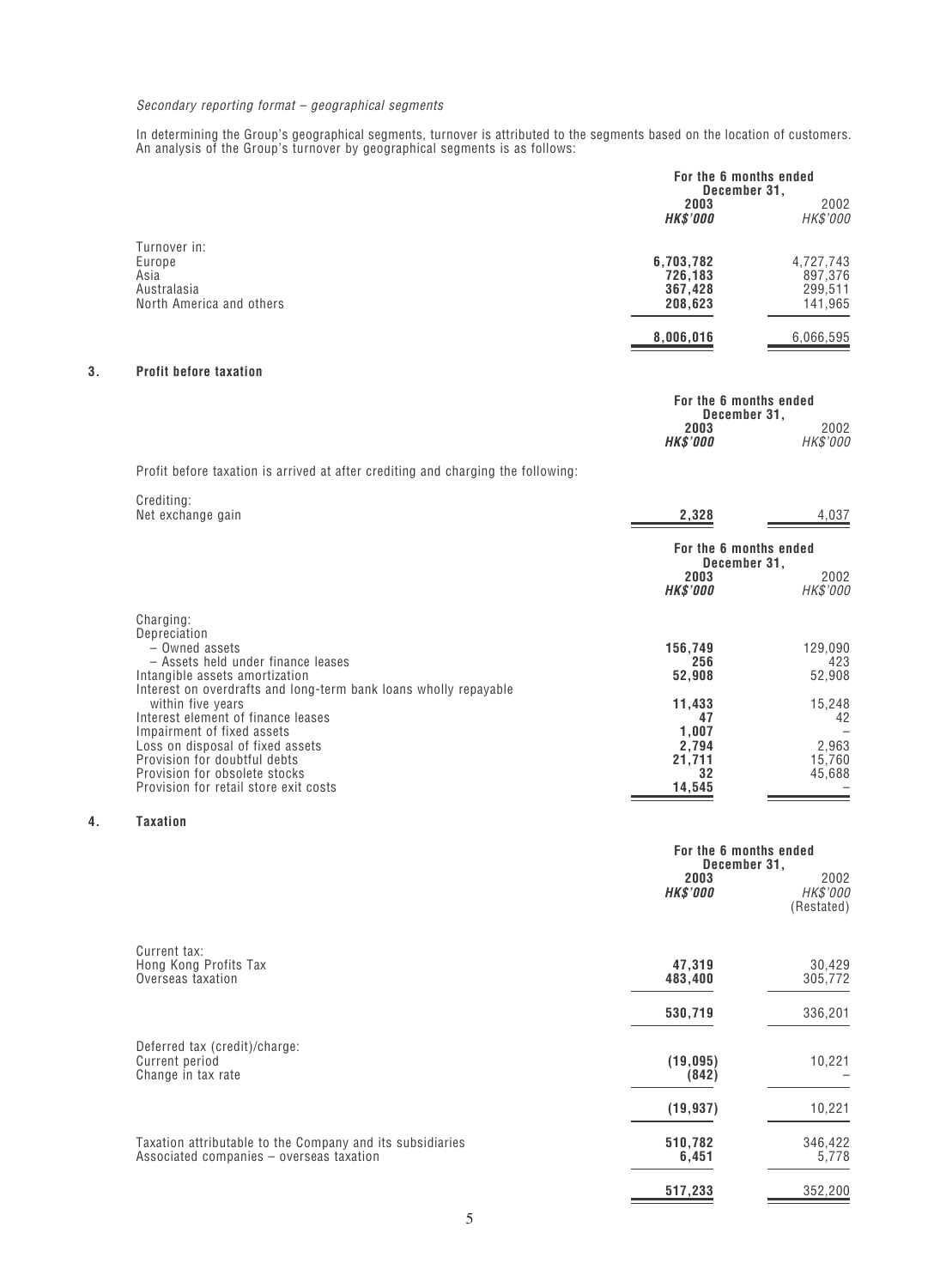*Hong Kong profits tax has been provided at the rate of 17.5% (2002/2003: 16%) on the estimated assessable profit for the period. In June 2003, the Hong Kong profits tax rate was increased to 17.5% with effect from the 2003/2004 year of assessment.*

*Overseas (outside of Hong Kong) taxation has been calculated at the rates of taxation prevailing in the countries in which the group companies operate.*

#### **5. Interim dividend**

|                                                                                               | For the 6 months ended<br>December 31. |                  |
|-----------------------------------------------------------------------------------------------|----------------------------------------|------------------|
|                                                                                               | 2003<br><b>HK\$'000</b>                | 2002<br>HK\$'000 |
| Interim dividend declared of Hong Kong 19 cents<br>(2002/2003: Hong Kong 7.5 cents) per share | 226.575                                | 88.411           |

*The amount for the 2003/2004 interim dividend is based on 1,192,502,434 shares (2002/2003: 1,178,812,434 shares) in issue as at February 11, 2004.*

#### **6. Earnings per share**

*The calculation of basic earnings per share is based on the unaudited profit attributable to shareholders of HK\$885,905,000 (2002/2003 (as restated): HK\$577,813,000) and the weighted average number of shares in issue during the period of 1,190,434,934 (2002/2003: 1,178,350,477).*

*The calculation of fully diluted earnings per share is based on the unaudited profit attributable to shareholders of HK\$885,905,000 (2002/2003 (as restated): HK\$577,813,000), and the weighted average number of shares in issue during the period of 1,200,070,296 (2002/2003: 1,183,715,121) after adjusting for the number of dilutive ordinary shares deemed to be issued at no consideration based on the assumption that all outstanding share options granted under the Company's share option scheme had been exercised.*

#### **7. Capital expenditure**

|                                                                                                                                                                       | <b>Fixed assets</b><br><b>HK\$'000</b>                                        |
|-----------------------------------------------------------------------------------------------------------------------------------------------------------------------|-------------------------------------------------------------------------------|
| Balance at July 1, 2003<br>Exchange translation<br>Acquisition of subsidiaries<br>Other additions<br>Disposals<br>Depreciation (note 3)<br>Impairment <i>(note 3)</i> | 1,077,505<br>105,292<br>63,294<br>322,529<br>(7, 716)<br>(157,005)<br>(1,007) |
| Balance at December 31, 2003                                                                                                                                          | 1,402,892                                                                     |

*During the period ended December 31, 2003, the Group incurred approximately HK\$207 million in expansion and renovation of retail shops in various locations and approximately HK\$114 million in office improvements and equipments.*

#### **8. Debtors, deposits and prepayments**

*Debtors, deposits and prepayments included trade debtors and their ageing analysis is as follows:*

|                                                                   | As at December 31,<br>2003<br><b>HK\$'000</b> | As at June 30,<br>2003<br>HK\$'000    |
|-------------------------------------------------------------------|-----------------------------------------------|---------------------------------------|
| $0 - 30$ days<br>$31 - 60$ days<br>$61 - 90$ days<br>Over 90 days | 925,423<br>48,014<br>27,669<br>41.144         | 791,644<br>45,828<br>10,774<br>27,688 |
|                                                                   | 1,042,250                                     | 875,934                               |

*The Group's retail sales to customers are mainly on cash basis. The Group also grants credit period which is usually 30 days to certain wholesale and franchise customers.*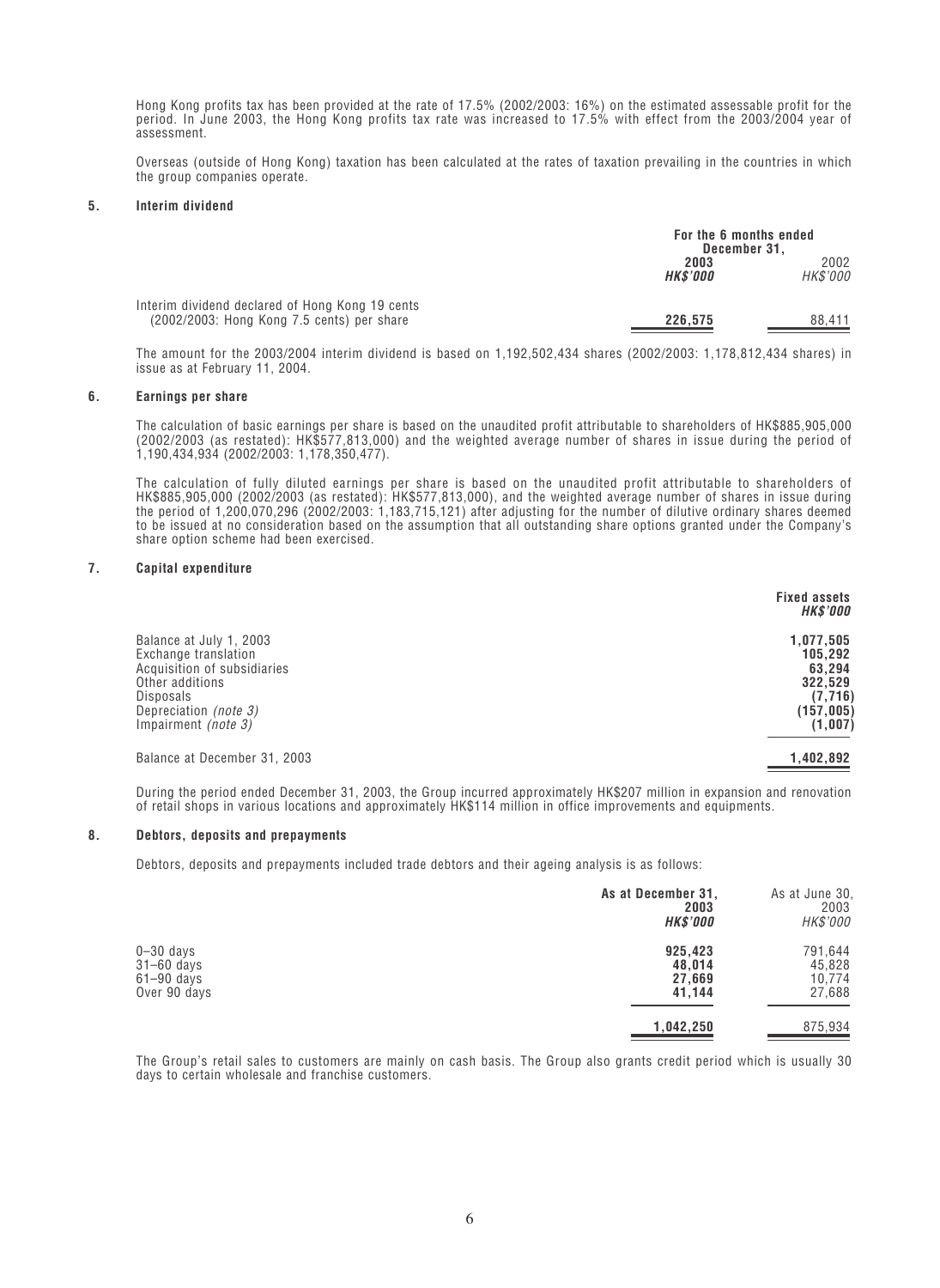#### **9. Creditors and accrued charges**

*Creditors and accrued charges included trade creditors and their ageing analysis is as follows:*

|                                                                   | As at December 31,<br>2003<br><b>HK\$'000</b> | As at June 30,<br>2003<br>HK\$'000   |
|-------------------------------------------------------------------|-----------------------------------------------|--------------------------------------|
| $0 - 30$ days<br>$31 - 60$ days<br>$61 - 90$ days<br>Over 90 days | 653,521<br>131,578<br>42,473<br>34,985        | 489,189<br>30,048<br>8,095<br>15,938 |
|                                                                   | 862,557                                       | 543,270                              |

#### **INTERIM DIVIDEND**

*The directors have declared an interim dividend for the six months ended December 31, 2003 of HK19 cents per share (2002/2003: HK7.5 cents), payable on or about Thursday, April 8, 2004 to the shareholders whose names appear on the Register of Members of the Company at close of business on Thursday, April 1, 2004 ("Shareholders"). The relevant dividend warrants will be dispatched to Shareholders on or about Wednesday, April 7, 2004.*

#### **MANAGEMENT DISCUSSION AND ANALYSIS**

*Marking our entry into a new decade of growth, the Group continues to deliver record results with strong earnings growth, solid margin expansion and improvement in our overall financial strength. Our success has been driven by product excellence and providing our customers with the quality and high price-value correlation that they have come to* associate with Esprit. Though economic conditions were very challenging worldwide, we demonstrated that the **ESPRT** *brand, led by our talented management, offers high potential for continuous growth.*

#### **Turnover**

*Turnover of the Group was HK\$8,006 million for the six months ended December 31, 2003, an increase of 32% compared to the corresponding period last year. Revenues were driven by increases in sales for all key product divisions and business segments. European sales benefited from lower sourcing costs as the Euro remained strong against the Hong Kong dollar. The appreciation of the Euro created a wider margin for the Group to improve product quality and yet stay competitive in price, allowing the European operation to gain market share in the difficult retail environment.*

|                         | 2003  | <b>Group Turnover Breakdown</b><br>6 months ended December 31,<br>2002 | Year-on-Year<br>Growth |
|-------------------------|-------|------------------------------------------------------------------------|------------------------|
| <b>Geographical Mix</b> |       |                                                                        |                        |
| Europe                  | 83.7% | 77.9%                                                                  | 41.8%                  |
| Germany                 | 53.4% | 50.7%                                                                  | 38.9%                  |
| Benelux                 | 17.0% | 15.6%                                                                  | 43.5%                  |
| France                  | 5.1%  | 4.0%                                                                   | 71.7%                  |
| Scandinavia             | 3.7%  | 3.0%                                                                   | 61.8%                  |
| Others                  | 4.5%  | 4.6%                                                                   | 27.9%                  |
| Asia                    | 9.1%  | 14.8%                                                                  | $-19.1%$               |
| Australasia             | 4.6%  | 4.9%                                                                   | 22.7%                  |
| North America & Others  | 2.6%  | 2.4%                                                                   | 47.0%                  |
| <b>Product Mix</b>      |       |                                                                        |                        |
| Women's wear            | 61%   | 58%                                                                    | 40%                    |
| Casual                  | 40%   | 41%                                                                    | 29%                    |
| Edc                     | 12%   | 10%                                                                    | 67%                    |
| Collection              | 7%    | 5%                                                                     | 57%                    |
| Sports                  | 2%    | 2%                                                                     | 81%                    |
| Men's wear              | 14%   | 14%                                                                    | 38%                    |
| Kid's wear              | 7%    | 8%                                                                     | 11%                    |
| Shoes & Accessories     | 10%   | 13%                                                                    | 2%                     |
| Others                  | 8%    | 7%                                                                     | 36%                    |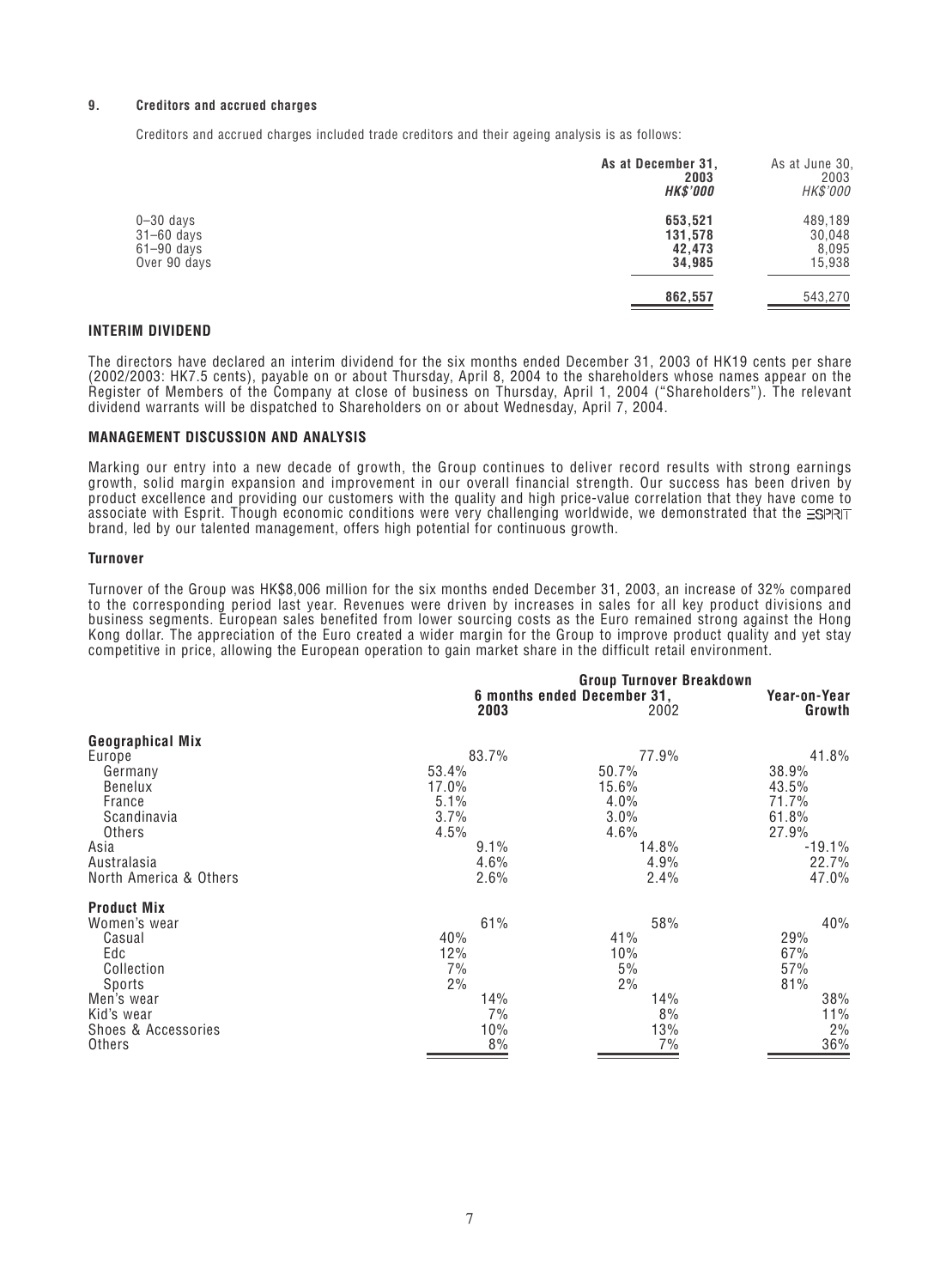#### **Operating Profit**

*Gross margin recorded an increase of 0.7% point to 50.6% compared to the same period last year. The improved gross margin was driven by more full-price sales and better sell-through of higher margin products, and was partially offset by costs associated with improvement in product quality and the change in mix between wholesale and retail volumes, with wholesale now accounting for 58.2% of turnover compared to 56.1% in the same period last year.*

*EBITDA (operating profit before interest, taxation, depreciation and amortization) was HK\$1,582 million for the first half of FY2003/04, an increase of 45.4% compared to the corresponding period last year. EBITDA margin rose 1.9% points to 19.8%. The improvement was primarily driven by greater economies of scale and profitability enhancement in the underperforming retail markets. The two largest operating expenses, occupancy costs and personnel costs, declined 1.0% point and 0.9% point respectively as a percentage of sales. A change in the business mix as a result of higher wholesale growth also contributed to the improvement.*

*The Group had a total depreciation and amortization expense of HK\$210 million for the reporting period compared to HK\$182 million for the same period last year.*

#### *Net Profit*

*Net profit grew 53.3% to HK\$886 million and net profit margin improved from 9.5% to 11.1%. The effective tax rate decreased to 36.9% from 37.9% for the same period last year as a result of the implementation of effective tax strategies in Asia and improved profitability in low tax jurisdictions.*

#### *Liquidity and Financial Resources*

*Cash flow from operations was HK\$1,331 million, augmented 53.7% compared to the same period last year, increasing the Group's total cash and cash equivalents to HK\$2,522 million, an increase of HK\$425 million over the balance as at June 30, 2003.*

*The Group ended the period with HK\$1,672 million of net cash (i.e. cash and cash equivalents less bank loans payable in 2005), an increase of HK\$352 million over the balance as at June 30, 2003, after having spent HK\$321 million on capital expenditures on new stores openings, stores upgrading and development of new IT systems, HK\$180 million on the acquisition of Bollag Guggenheim & Co. AG, and HK\$745 million on dividend payments in December 2003.*

*As at December 31, 2003, the Group had total bank borrowings of HK\$867 million. The Group did not pledge any assets as security for overdrafts and our short-term revolving facility. Our debt to equity ratio, expressed as a percentage of interest bearing external borrowings over shareholders' funds, was 19.8%.*

*To minimize our foreign exchange exposure, the Group entered into foreign exchange forward contracts with large and reputable financial institutions to reduce credit risk. Outstanding contracts amounted to HK\$291 million as at December 31, 2003.*

*The Group will continue to fund its capital expenditure by internally generated cash flow. About HK\$400 million has been budgeted for capital expenditure for the remainder of this financial year to be spent mainly on continuous expansion and upgrades of our existing distribution network, as well as development of new IT systems.*

#### **Products**

*In terms of products, women's wear and men's wear continued to dominate with 61% and 14% of the Group's total turnover and a year-on-year growth of 39.6% and 37.9% respectively. A major success in the women's division was the expansion in the Sports, edc and Collection lines, each recording 81%, 67% and 57% turnover growth, demonstrating their excellent potential for long-term development. To further extend the breadth and depth of our products, we are focusing on greater differentiation of edc, Casual and Collection lines to cater to three distinct target groups, as well as adding edc youth, men's edc and new york edition to widen our products selection.*

#### **Wholesale**

*The Group achieved a 36.9% year-on-year growth in wholesale turnover, from HK\$3,405 million to HK\$4,662 million, through a combination of continued increases in the volume of goods sold to our existing customers and the expansion of our wholesale network. Operating profit from our wholesale business increased 61.7% to HK\$762 million.*

*Europe remained as our core wholesale market with Germany and Benelux recording 32.7% and 41.8% year-on-year turnover growth, respectively. With controlled space opened last year starting to contribute, France continues to gather momentum and achieved remarkable 77.6% sales growth. During the reporting period, the women's Casual line again performed well, while men's wear, women's edc and women's Collection achieved particularly strong growth. Contributing to the sales expansion was the increase in the number of partnership stores, shop-in-stores and identity corners from about 410 to over 480 (totaling over 78,800 m2 ), about 1,700 to over 2,450 (totaling over 95,600 m2 ) and around 3,400 to over 3,900 (totaling over 82,600 m2 ) respectively (all excluding China Associates) since the beginning of the financial year.*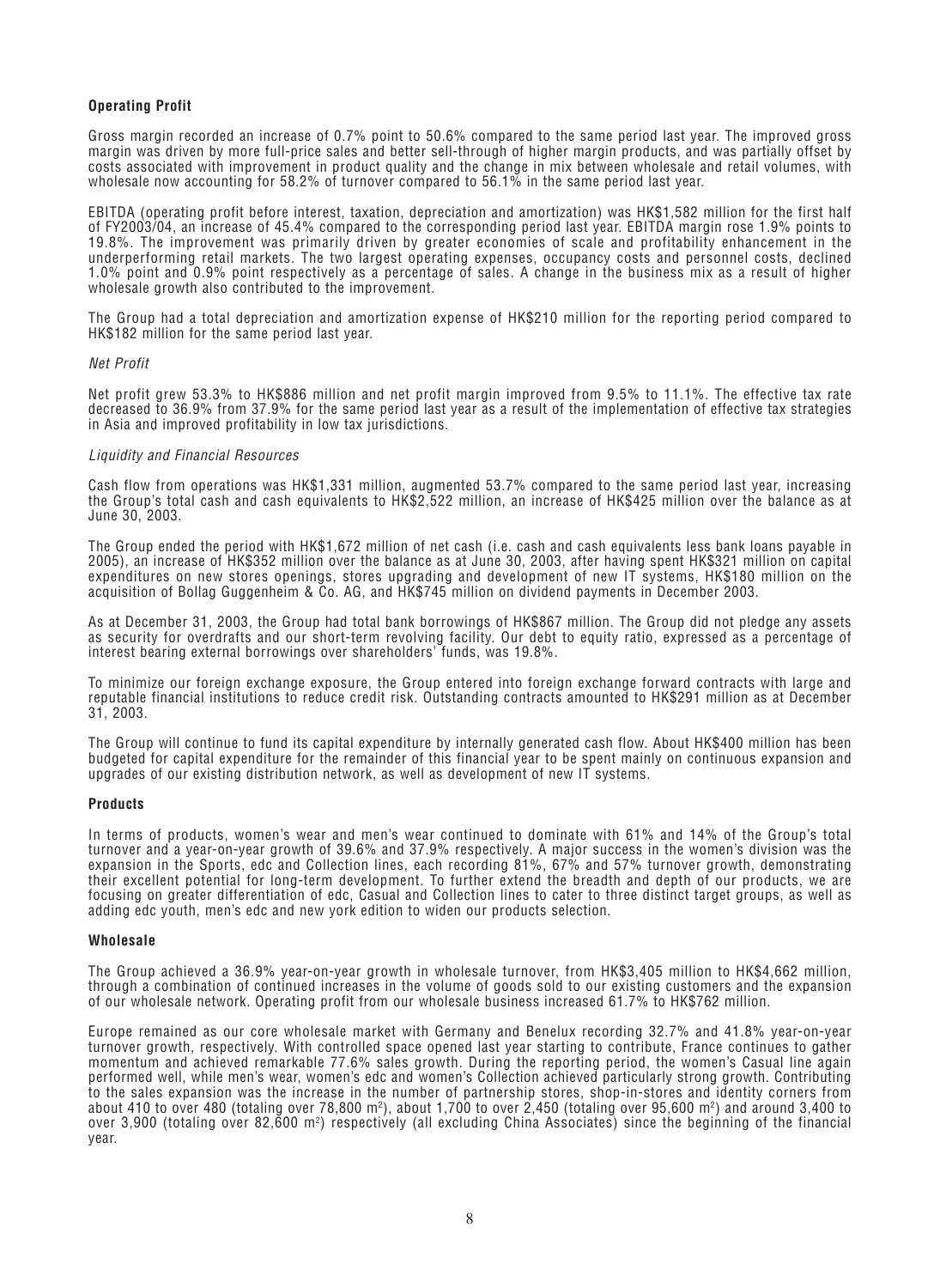*In the first half of this financial year, we made significant progress on extending the international reach and penetration of our wholesale business. The Group expanded its wholesale distribution network to the United Kingdom and Canada; recruited a regional director for wholesale, a newly created position, to develop wholesale opportunities in Asia; and continued to adjust its strategy for the U.S. market.*

| <b>Market</b>             | Germany   | <b>Benelux</b> |           | <b>France Scandinavia</b> | Austria     | <b>Others</b> |
|---------------------------|-----------|----------------|-----------|---------------------------|-------------|---------------|
| % of wholesale revenue    | 55.6%     | 19.9%          | 7.5%      | 5.8%                      | $4.8\%$     | 6.4%          |
| $%$ point(s) difference   |           |                |           |                           |             |               |
| (1HFY03/04 vs. 1HFY02/03) | -1.8% pts | $+0.7\%$ pt    | +1.7% pts | $+1.0\%$ pt               | $-0.4\%$ pt | $-1.2\%$ pts  |
| % growth from last year   | $+32.7\%$ | $+41.8%$       | $+77.6%$  | $+64.9%$                  | $+25.5\%$   | $+15.5\%$     |

#### **Retail**

*Retail turnover increased by 26.6% to HK\$3,242 million through comparable-store-growth of 5.3% and a 7.0% expansion in selling spaces.*

*We have successfully improved the quality and flow of fresh merchandise to our stores. Our goal has been to create a retail environment that would excite and engage our customers. Notwithstanding the soft economic environment worldwide, the results have been encouraging. Customers were drawn to the steady stream of new offerings and showed less price resistance.*

*The European retail division was the fastest growing division, recording a 48% increase in sales to HK\$2.3 billion. This* was the combined result of a 15.6% increase in comparable-store-sales and a more than 10,000 m<sup>2</sup> addition in retail *space. Germany and Benelux, which represented 51.8% and 13.3% of the Group's total retail turnover, registered 49.7% and 47.2% year-on-year growth respectively.*

*We are committed to improving the long-term profitability of our other retail markets. To this end, we have reduced markdown activities in Hong Kong and Taiwan, and successfully trimmed loss-making sales in these countries. Although turnover in Asia was down 25.7% due to restructuring, the combined result of an increase in full-price sales and better merchandise planning and inventory management was a significant improvement in profitability in Hong Kong and Taiwan during the reporting period.*

As at December 31, 2003, the Group operated about 162,600 m<sup>2</sup> of directly managed retail sales area, compared to *around 152,100 m2 at the end of the last financial year. Within the first half of this financial year, 47 stores were added and 50 stores were closed, bringing the total number of directly managed stores to over 560.*

| <b>Market</b>                                        | Germany                  | <b>Benelux</b>            | <b>France</b>           |                         | <b>Hong Kong</b><br>Australasia (incl. Macau) | <b>Others</b>            |
|------------------------------------------------------|--------------------------|---------------------------|-------------------------|-------------------------|-----------------------------------------------|--------------------------|
| % of retail revenue<br>$%$ point(s) difference       | 51.8%                    | $13.3\%$                  | 1.9%                    | $10.7\%$                | $7.4\%$                                       | 14.9%                    |
| (1HFY03/04 vs. 1HFY02/03)<br>% growth from last year | $+8.0\%$ pts<br>$+49.7%$ | $+1.9\%$ pts<br>$+47.2\%$ | $+0.2\%$ pt<br>$+44.9%$ | $-0.6\%$ pt<br>$+20.8%$ | $-5.0\%$ pts<br>$-24.3%$                      | $-4.5\%$ pts<br>$-3.2\%$ |

*Our retail performance was further enhanced by e\*shop, which achieved HK\$190 million sales in this reporting period, a remarkable 126% increase over the same period last year. The Internet has proven to be an effective distribution channel for ESPRIT.*

#### **Licensing**

*Third parties licensing income increased 22.2% year-on-year to HK\$54.6 million as we continued to extend market coverage with existing license partners while working with new ones to launch new ESPRIT licensed products worldwide. During the six months ended December 31, 2003, 6 new partners were added, increasing our portfolio of product licensees to over 25, offering merchandise in around 23 categories. The U.S., which generated 34% of the Group's third parties licensing income, has continued to perform well and showed encouraging market acceptance. ESPRIT is already a leading brand for contemporary swimwear and outerwear in the U.S.*

*New products launched during the reporting period include Life by Esprit fragrance, ESP esprit sports eyewear, edc high fashion hosiery, baby carriage, men's jewelry and men's watches. In addition, existing licensed products such as jewelry & watch, duvets, sports eyewear and umbrella were rolled out in China; umbrellas were introduced in Asia; and kids' shoes and swimwear were marketed in Canada. All these newly introduced license businesses are expected to contribute additional licensing income in the second half of this financial year.*

*We maintained a high level of involvement with the licensees and worked closely with them to ensure the quality of their products, control of distribution and overall development of their businesses. We remain confident that this business will continue to grow strongly and profitably.*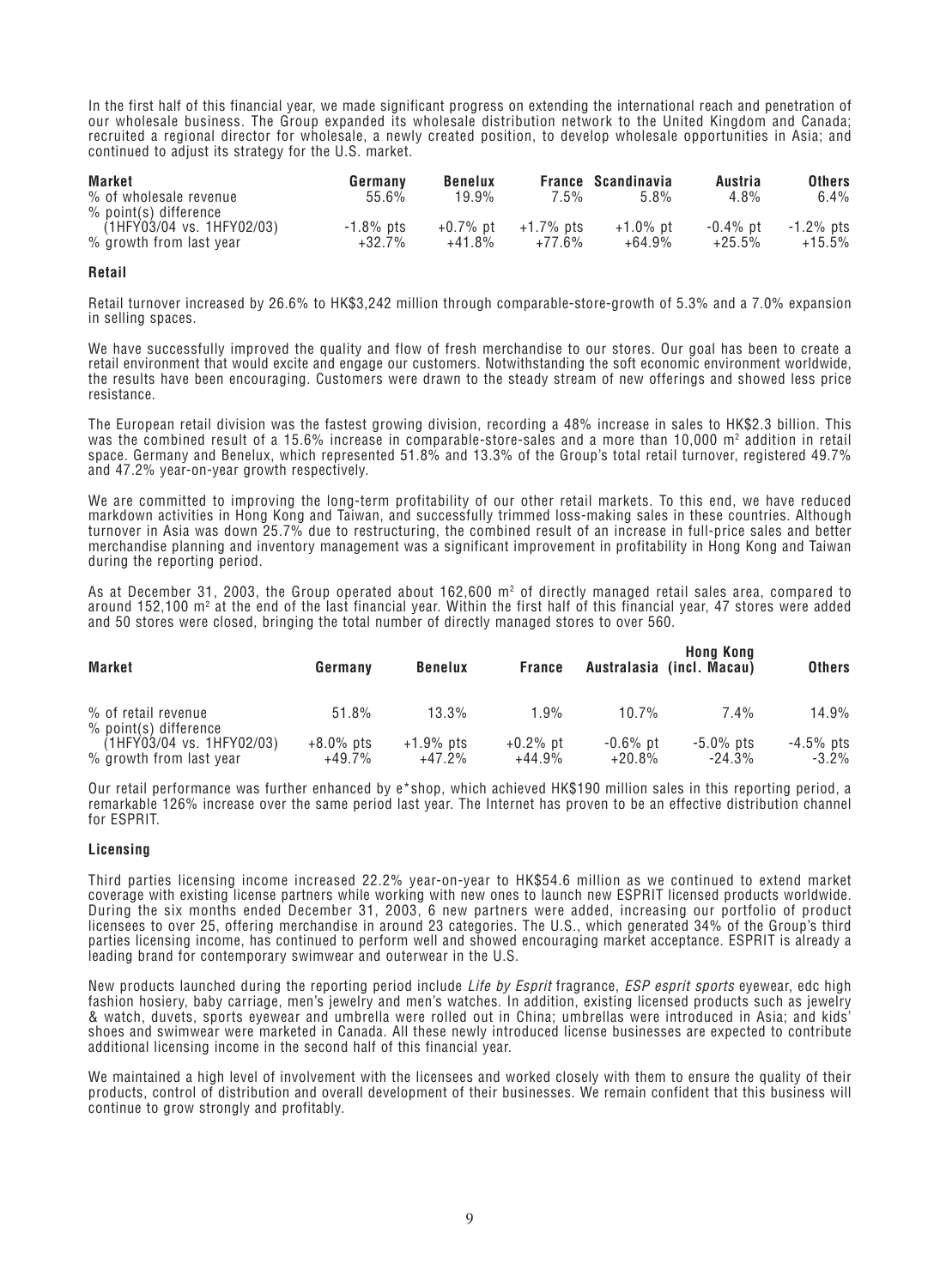#### **China Associates**

*Operations in China recorded a 5.1% year-on-year increase in turnover to HK\$290 million. With a difference in financial year-end, the adverse impact of the Severe Acute Respiratory Syndrome ("SARS") outbreak on the Chinese market during Spring 2003 was accounted for in the Group's FY2003/04 interim results. The Group expects the actual performance of the China associates for the six months ended December 31, 2003 to have recovered from the SARS outbreak and that this will be reflected in the Group's full year results.*

#### **Outlook**

*Looking into the rest of the financial year, we remain confident in achieving double-digit turnover and net profits growth for the full financial year while continuing to grow on all major fronts.*

*We remain bullish in sustaining the growth in our leading market – Europe. We will continue to deepen our penetration in key countries and extend our foothold to new ones. Our European wholesale orders booked until June 2004 show doubledigit year-on-year growth. Over 100 new shop-in-stores and 60 new partnership stores are expected to be opened before the end of this financial year. The approximately 45,000 m2 controlled space added in Germany, Benelux and France in the first half of this financial year is expected to begin contributing meaningfully in the second half year. Further retail expansion in Europe continues to proceed with the addition of around 10,000 m2 selling spaces. Upon regaining distribution control in Switzerland and Italy, we expect smooth integration and these countries' immediate contribution to the Group's turnover and profits. In addition, United Kingdom will be one of our focal points of development in Europe in the* upcoming year. We have signed a 550 m<sup>2</sup> new store on Oxford Street and will further open 5 to 6 stores of similar size *concentrating in the London area through financial year 2004/05.*

*Leveraging on the improved economic conditions in Asia, retail operations in Hong Kong and Taiwan are expected to achieve better results. In Hong Kong, we plan to remodel certain stores and open some smaller ones and in Taiwan, we intend to expand the store network and introduce various smaller product lines under concession arrangements. With better merchandising, more full-price sales, advertising campaigns to upgrade brand image and tighter cost control, we are on track to halve total retail losses from Hong Kong, Taiwan, United Kingdom and Canada.*

*In North America, we will continue with re-positioning the business for healthy long-term growth. The immediate objective is to get ESPRIT products to U.S. consumers as quickly as possible without incurring any losses. On the wholesale front, we are working with selected partners to re-position the ESPRIT brand and products, targeting not only the junior market but also the better sportswear and contemporary segments. Opinion leaders and better department stores will be approached for further wholesale expansion. Complementing our strategic brand re-positioning will be the opening of our first flagship store on Fifth Avenue, New York. The store, opening this summer, will illustrate ESPRIT's consistent global image and brand position to the U.S. trade. Depending on the availability of suitable locations, we intend to open an additional 3 to 4 retail stores in the New York metro area through financial year 2004/05. The launch of e\*shop in order to capture the U.S. online shopping market will commence this summer and the preparations are progressing smoothly. On the licensing front, new products scheduled to be launched in U.S. in the second half of the financial year include timewear, costume jewelry, hosiery and cold weather accessories. In Canada, we will further upgrade our store portfolio by closing two nonperforming stores and adding several better located ones. Moreover, we will institute e\*club in order to enhance direct communications with customers.*

*We are confident that with our strong professional management, developed global infrastructure and solid balance sheet, the Group will sustain its growth momentum throughout this financial year and well into the future.*

#### **Corporate Governance**

*In order to further enhance our high standard of corporate governance, 3-member remuneration and nomination committees were formed with 2 independent non-executive directors on each committee.*

*In December 2003, The Asset magazine ranked Esprit number 3 in Hong Kong for "Best in Corporate Governance", an outstanding improvement from our 6th ranking last year.*

#### **Significant Events**

*In December 2003, the Group acquired Bollag-Guggenheim & Co. AG in Switzerland and thereby regained full control of the distribution of*  $\equiv$ *SPRIT apparel and related products in Switzerland and Italy.* 

*Our efforts in striving for excellence are well recognized. In August 2003, the Group was included in the S&P/HKEx LargeCap Index. We were awarded the title of the "Best Company in Asia Retail Sector" by Global Finance magazine in November 2003. We were also ranked among the top 5 in "Overall Best Managed Company in Hong Kong", "Best Corporate Strategy in Hong Kong" and "Best Operational Efficiency in Hong Kong" by Asiamoney magazine in December 2003.*